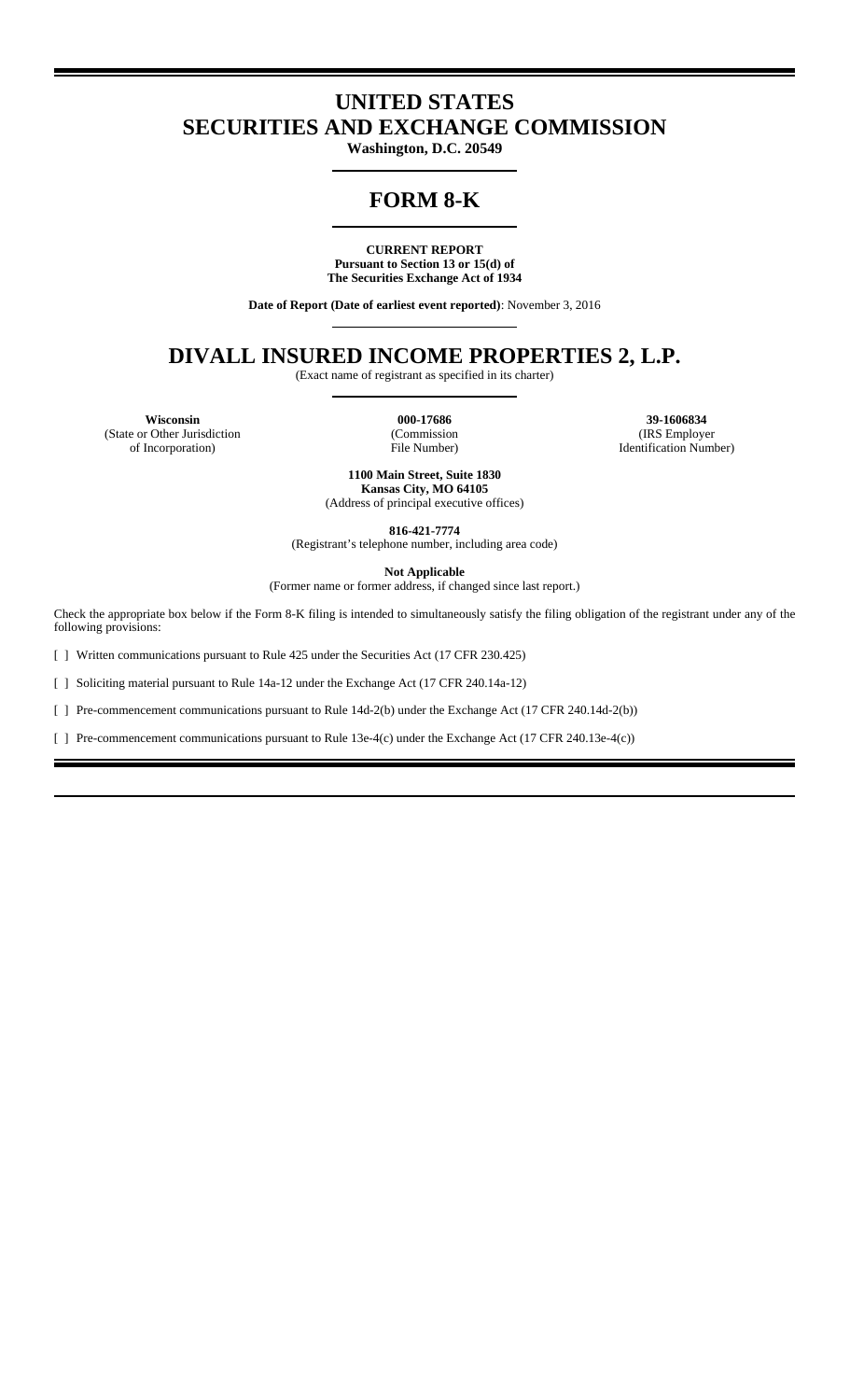#### **Item 7.01. Regulation FD Disclosure**

The information provided in Item 8.01 of this Current Report on Form 8-K is incorporated herein by reference.

The information being furnished pursuant to Item 8.01 in this Current Report on Form 8-K and the information contained in Exhibit 99.1 shall not be deemed "filed" for purposes of Section 18 of the Securities Exchange Act of 1934 (as amended, the "Exchange Act") or otherwise subject to the liabilities of that section. Such information may only be incorporated by reference in another filing under the Exchange Act or the Securities Act of 1933 if such subsequent filing specifically references this Current Report on Form 8-K. In addition, the furnishing of information in this Current Report on Form 8-K is not intended to, and does not, constitute a determination or admission by the Partnership that the information is material or complete.

#### **Item 8.01. Other Events**

On November 3, 2016, DiVall Insured Income Properties 2, L.P. (the "Partnership") received notice of an unsolicited mini-tender offer from CMG Partners, LLC ("CMG") to purchase units of the Partnership (the "Units") from limited partners of the Partnership (the "Limited Partners") at a price of \$286.00 per Unit, less transfer fees of \$100 per investor and less any distributions paid or payable after October 21, 2016. The Partnership expresses no opinion and is remaining neutral towards CMG's tender offer. The Partnership has drafted a letter to the Limited Partners dated November 8, 2016 providing further information regarding the tender offer by CMG.

A copy of the letter to the Limited Partners dated November 8, 2016 is attached to this Current Report on Form 8-K as Exhibit 99.1, which is incorporated herein by this reference.

A copy of the letter to the Limited Partners is also posted on the Partnership's website, which can be accessed at http://www.divallproperties.com/newsletter.php.

#### **Item 9.01 Financial Statements and Exhibits**

(d) **Exhibits**

99.1 Letter to Limited Partners.

#### **Forward-Looking Statements**

This Current Report on Form 8-K and the information contained in Exhibit 99.1 incorporated herein may contain forward-looking statements within the meaning of the safe harbor provisions of the Private Securities Litigation Reform Act of 1995. Such forward-looking statements include statements describing the objectives, projections, estimates or future predictions of the Partnership's operations. These statements may be identified by the use of forward-looking terminology such as "anticipates," "believes," "could," "estimate," "expect," "will," or other variations on these terms. The Partnership cautions that by their nature forward-looking statements involve risk or uncertainty and that actual results may differ materially from those expressed in any forward-looking statements as a result of such risks and uncertainties, including but not limited to: future economic and market conditions; changes in the commercial real estate markets, and uncertainties related to tenant operations.

All forward-looking statements contained in Exhibit 99.1 incorporated herein are expressly qualified in their entirety by this cautionary notice. The reader should not place undue reliance on such forward-looking statements, since the statements speak only as of the date that they are made and the Partnership has no obligation and does not undertake any obligation to publicly update, revise or correct any forward-looking statement for any reason.

#### 2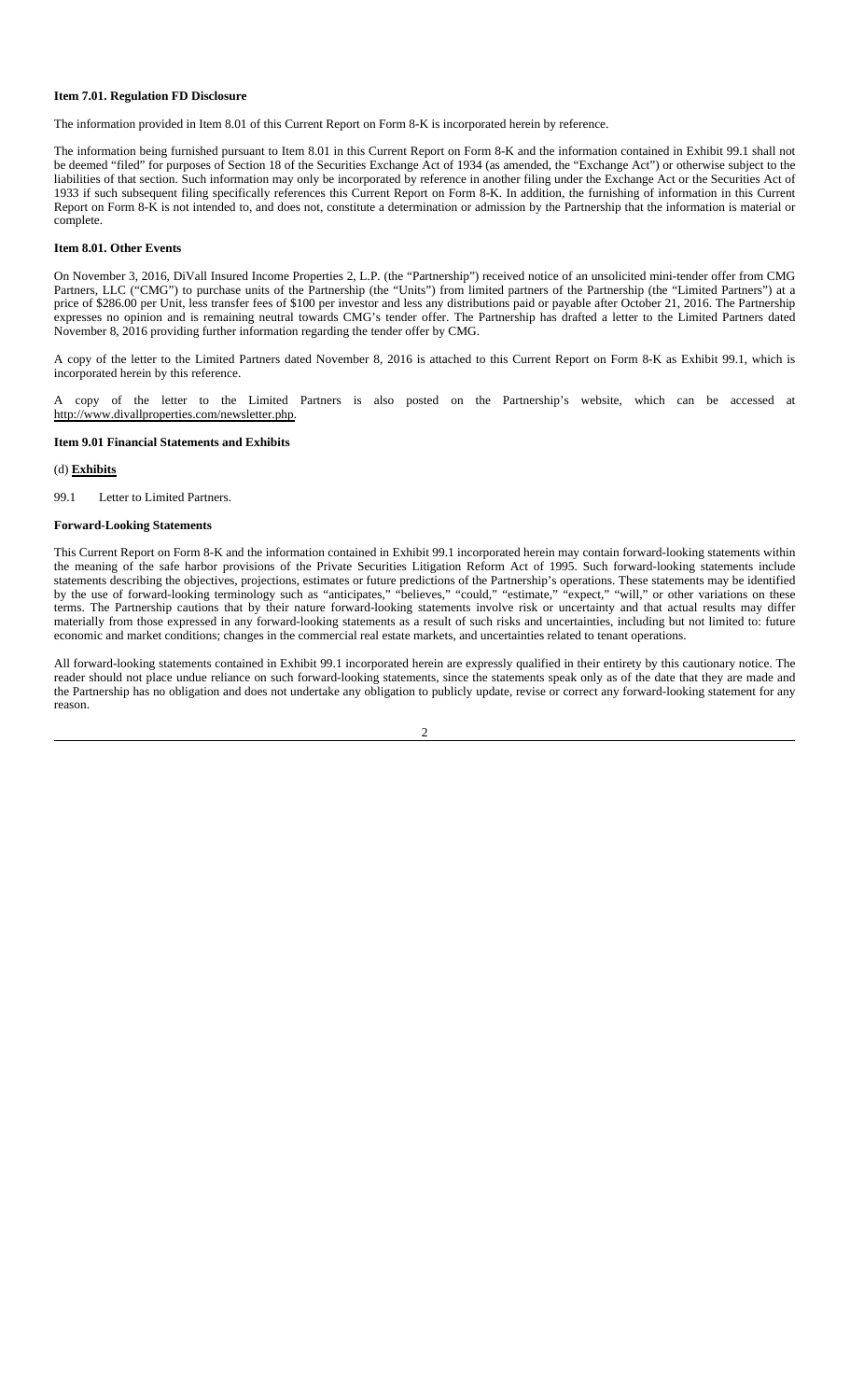#### **SIGNATURES**

Pursuant to the requirements of the Securities Exchange Act of 1934, the registrant has duly caused this report to be signed on its behalf by the undersigned hereunto duly authorized.

### **DiVall Insured Income Properties 2, L.P.**

By: The Provo Group, Inc., General Partner

Bruce A. Provo, President, Chief Executive Officer and **Chief Financial Officer** 

3

Date: November 8, 2016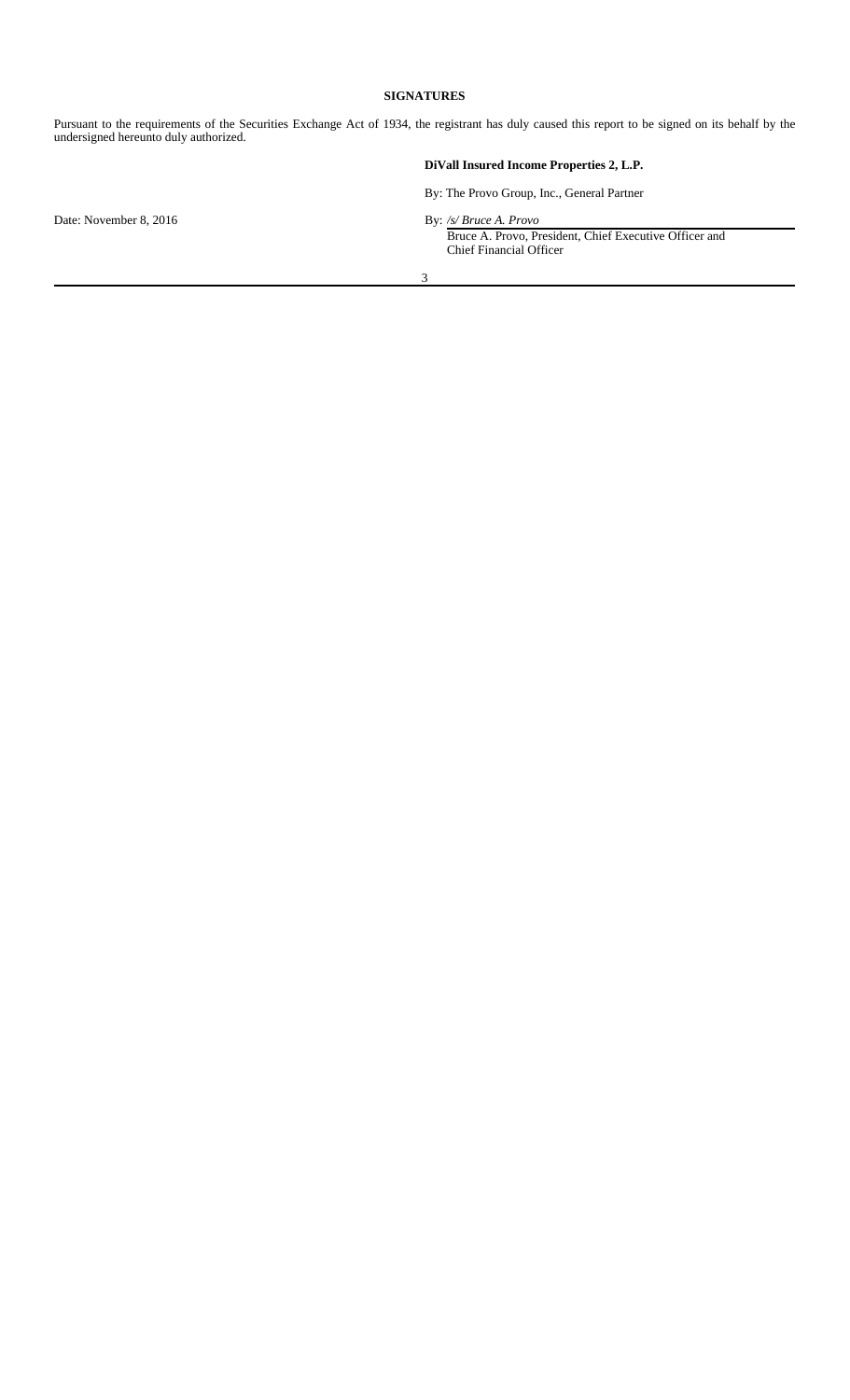#### **RE: DiVall Insured Income Properties 2, L.P. Third Party Tender Offer**

Ladies and Gentlemen:

On or about October 21, 2016, CMG Partners, LLC and its affiliates (collectively, the "Bidder") distributed an Agreement of Assignment and Transfer to limited partners ("Limited Partners") of DiVall Insured Income Properties 2, L.P. (the "Partnership"), for the purpose of making a third-party tender offer for up to 4.9% of the outstanding limited partnership units of the Partnership, including those already owned by the Bidder ("Units"), at a purchase price equal to \$286 per Unit less transfer fees of \$100 per investor and less any distributions paid or payable by the Partnership after October 21, 2016 (the "Offer"). A copy of the Offer was first delivered to the Partnership on November 3, 2016. Because the Offer seeks a maximum of 4.9% of the outstanding Units, the Bidder did not file a Schedule TO with the Securities and Exchange Commission ("SEC").

Pursuant to Rule 14e-2 under the Securities and Exchange Act of 1934 (as amended, the "Exchange Act"), the Partnership is obligated to take a position with respect to the Offer. To that end, in accordance with Rule 14e-2(a)(2) under the Exchange Act, the Partnership expresses no opinion and is remaining neutral toward the Offer because the decision to accept the Offer is purely an economic decision that will depend on each Limited Partner's particular circumstance. Therefore, it would be inappropriate for the Partnership to substitute its judgment for that of the Limited Partners. However, the Partnership believes it is important that its Limited Partners understand the following information when considering selling Units to the Bidder or any other unsolicited offer.

#### 1. Third-Party Sales:

The Partnership is not affiliated in any way with the Bidder and the money that may be tendered for Units tendered in the Offer will not come from, or through, the Partnership. Once the Partnership receives sufficient evidence of a sale from both the seller and buyer directing the Partnership to transfer the Units, the Units are transferred to the buyer upon the approval of the General Partner, The Provo Group, Inc. ("TPG"). The Partnership will not be responsible for making sure any seller is paid. However, under the IRS Safe Harbor rules, in one year TPG can only approve the transfers of Units sold up to 2% of the total number of Partnership Units outstanding (46,280.30). We have already approved transfers aggregating approximately 1.96% of the outstanding Units in 2016. Accordingly, the Partnership does not have the ability to approve the transfer of any additional Units until the year 2017, except for Units sold and transferred through a Qualified Matching Service (see item 4 below).

With any unsolicited offer, it is important to thoroughly evaluate the terms and conditions. The fine print may be difficult to understand. For example, one area that could lead to confusion is who is entitled to receive (or get credit for) any distributions that occur before the sale is completed and any Unit is transferred to the Bidder.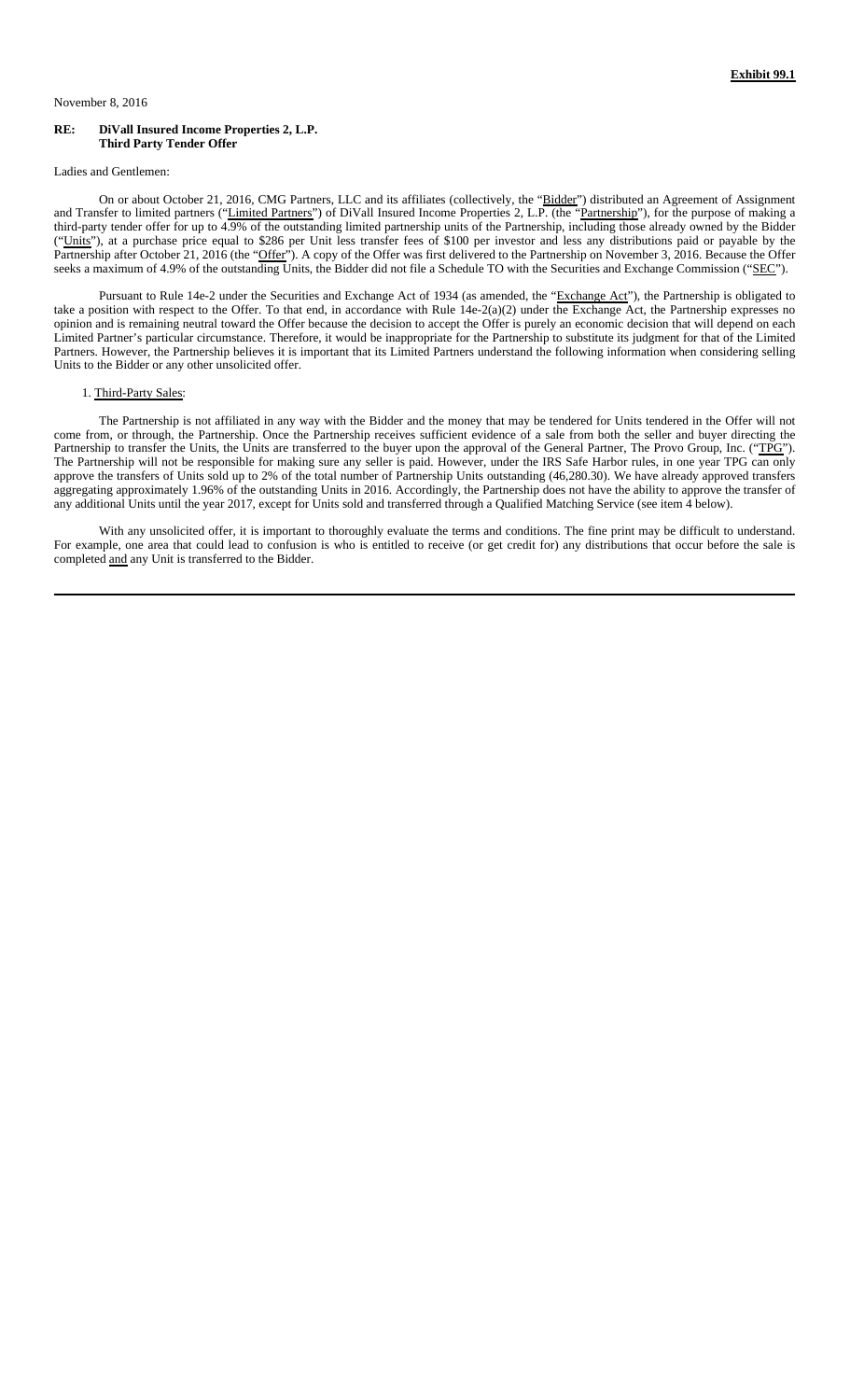The SEC has information for investors pertaining to mini-tender offers and has issued warnings about mini-tender offers. One SEC notice states: "Some bidders make mini-tender offers at below-market prices, hoping that they will catch investors off guard if the investors do not compare the offer price to the current market price." Information from the SEC on min-tender offers can be found at www.sec.gov/answers/miniten.htm and https://www.sec.gov/investor/pubs/minitend.htm.

#### 2. Purchase Price of Offer:

The Offer is based on a purchase price equal to \$286 per Unit, less transfer fees of \$100 per investor. The Bidder's purchase price is also subject to downward adjustment in the event of any distributions paid or payable by the Partnership after October 21, 2016. As we understand the Offer, distributions paid or payable after October 21, 2016 will reduce the \$286 per Unit purchase price.

Comparative transfer price information is available upon request to our Investor Relations Department. The Partnership's records indicate that Units have recently traded in a range from \$320 to \$335 per Unit. The Partnership, however, makes no representation that these prices are fair or reasonable.

#### 3. Current Cash Yield on Net Unit Value:

Since the Partnership's capital raise of approximately \$46 million in the early 1990's, the Partnership has distributed approximately \$75 million to investors, from both operations and strategic sales. The General Partner anticipates (but does not guarantee) that, assuming the continuation of the Partnership, the Partnership's portfolio of properties will continue to generate net distributable income in line with historical performance for at least the next five (5) years. We expect cash distributions to total \$21.40 per Unit in 2016 or a 6.3% cash yield on the internal December 31, 2015 Net Unit Value \$340 per Unit.

Since the Partnership's assets are depreciable real property, some of the distributable net income may be tax sheltered, leading to a slightly higher "after tax" rate of return.

In today's generally low interest rate environment, these returns compare favorably to alternative investments of similar risk profiles into which Limited Partners could re-invest their after-tax sale proceeds from a sale of their Units.

#### 4. Qualified Matching Service:

Within the last several years, the Partnership instituted a "Qualified Matching Service" as defined in Section 1.7704-1(g) of the Treasury Regulations promulgated under Section 7704 of the Internal Revenue Code of 1986, which facilitates the transfer of up to 10% of the total interest in the Partnership's capital or profits provided certain requirements are met. This Qualified Matching Service provides for some liquidity, outside of a tender offer scenario, through which Units may be bought and sold.